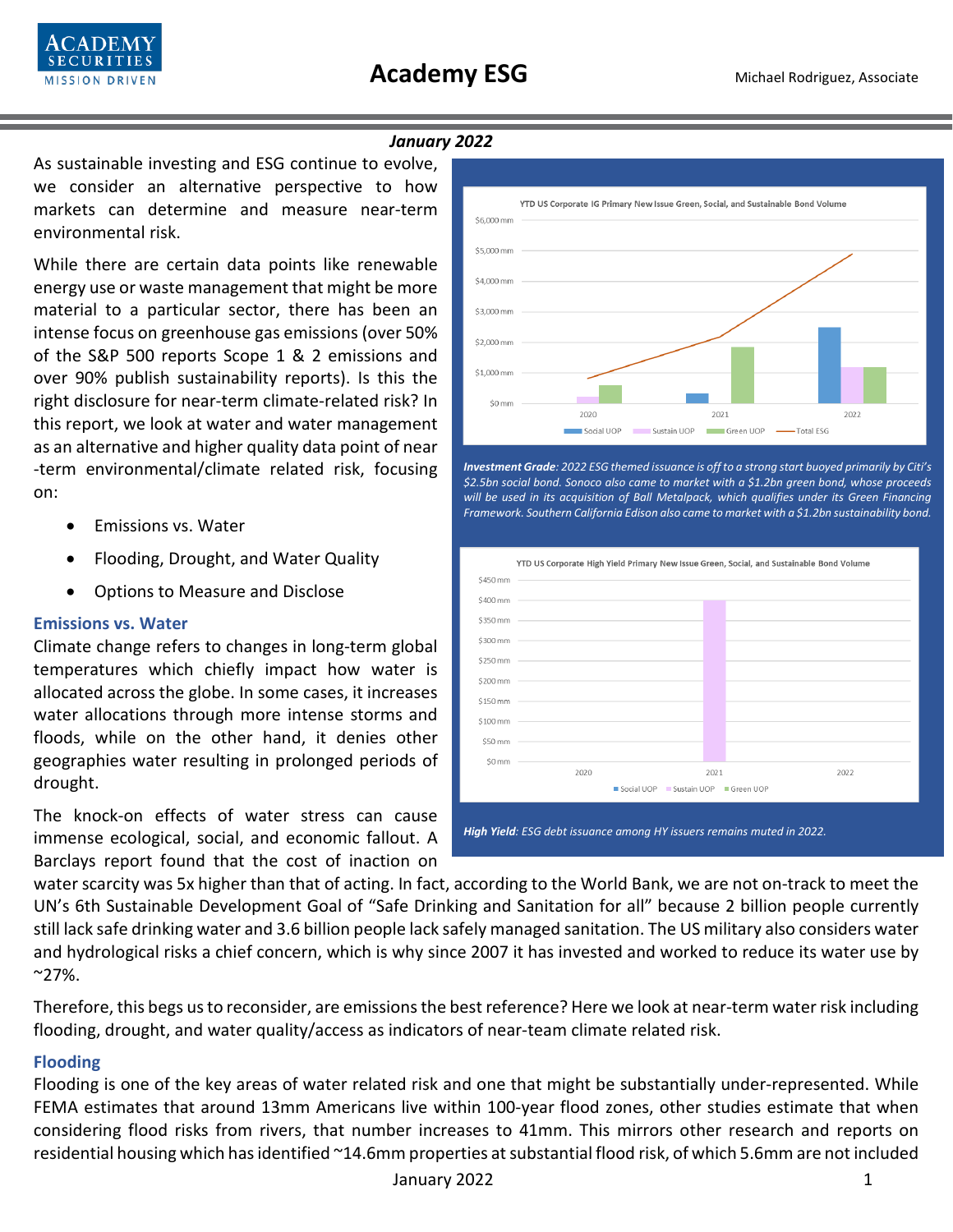

## *January 2022*

or are unaware of their flood risk because they are not identified in FEMA's Special Flood Hazard Area (SFHA). A recent example includes the flooding we saw across the mid-Atlantic, when in September 2021, Hurricane Ida caught many off guard resulting in over 40 deaths and a rare issuance of a flash flood emergency in New York City.

Often not discussed is saltwater intrusion, which is another concern related to flooding and occurs when saltwater moves into freshwater aquifers along coastlines.

The financial impacts and risks are real. Recent reporting has indicated that properties with substantial flood risk on average will experience an annual loss of \$4k per property, totaling \$32bn in annualized losses across the country by 2050 (estimated to have been \$20bn in 2021). To insure all the homes at flood risk would cause NFIP rates to increase an estimated 7.2x to cover the risk posed by 2051 climate models. Such an increase would be detrimental to homeowners who could not afford the insurance and could result in a liquidity issue as buyers might not want to purchase at-risk homes with high insurance premiums. This is one area of concern that has the Fed's (and other regulators') attention.



## **Drought**

The other near-term risk indicator and effect of climate change is drought. Where flooding to some degree represents an overallocation of water related to climatechange, specifically 1-in-100-year extreme weather events, drought would be its opposite. Both here in the United States and across the globe, drought remains a topic of concern. In the United States, even with relatively abundant freshwater resources and improving conditions, many states and regions remain in periods of prolonged drought. This becomes especially concerning when we begin to factor in repatriation of supply chains and manufacturing here in the United States, which could put further stress on existing water resources.

Drought is classified as follows: No Drought, to Abnormally Dry (D0), to Exceptional Drought (D4). Even in a Severe Drought (D2) classification (as much of California is under), crop/pasture loss is likely, water shortages are more common, and restrictions are imposed. In California, and places like it environmentally, Severe Drought can lead to increased length of fire seasons and more fire crews to staff. River flows are also reduced which impacts river-based tourism. Any shift to D3 (Extreme Drought) could cause decreased levelsin aquifers, orchard removal, increased issues with water sanitation, and restricted hydropower to name a few. Droughts are also extremely costly. On average they are the 2nd most expensive disaster type. For example, from 1980-2019 there were over 24 instances where droughts caused more than \$1bn in damages, with an average cost of over \$9bn!

# **Fresh Water Access & Quality**

The final area of focus is the impact on freshwater resources (surface and groundwater) quality. It's often said, but we will reiterate here again, that only about ~1% of the globe's water is accessible to humans. This puts intense pressure on existing resources, not just on their consumption, but also on how they are treated. It's critical that organizations not only look at how they use water in their products, but also how their products impact water